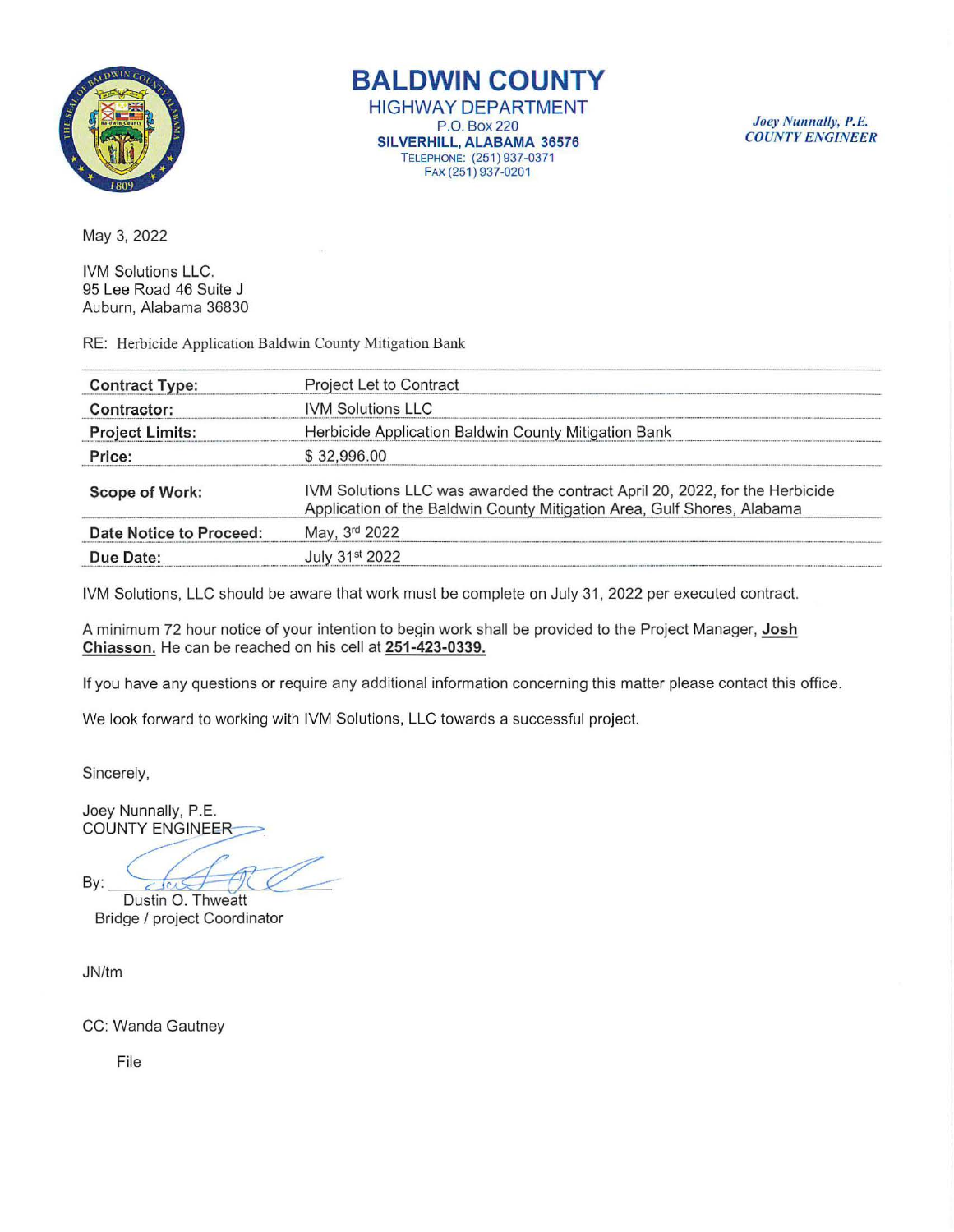#### State of Alabama)

# County of Baldwin)

# **CONTRACT FOR PROFESSIONAL & CONSTRUCTION SERVICES**

This Contract for **Professional and Constrnction** Services is made and entered into by and between the County of Baldwin (hereinafter called "COUNTY") acting by and through its governing body, the Baldwin County Commission, and IVM Solutions, LLC (hereinafter referred to as "PROVIDER").

## **WITNESSETH:**

**Whereas,** at its regular meeting on Tuesday, February 15, 2022, the COUNTY authorized staff to solicit bids for the Herbicide Application for control of invasive exotic plant species within the Baldwin County Mitigation Area, Gulf Shores, Alabama; and

**Whereas,** PROVIDER presented the lowest quote to the COUNTY, and therefore, COUNTY wishes to retain PROVIDER to provide those services hereinafter set out under the following terms and conditions.

**NOW, THEREFORE,** in consideration of the premises and the mutual covenants herein contained the sufficiency of which being hereby acknowledged, PROVIDER and COUNTY do hereby agree as follows:

- I. Definitions. The following terms shall have the following meanings:
	- A. COUNTY: Baldwin County, Alabama
	- B. COMMISSION: Baldwin County Commission
	- C. PROVIDER: IVM Solutions, LLC
- $\mathbb{I}$ i $\mathbb{I}$ ;  $\mathbb{I}$ 0bligations Generally. The COUNTY hereby retains, and the PROVIDER agrees to perform for the COUNTY, those services as hereinafter set forth. This document shall serve as the binding contract for the services of PROVIDER. PROVIDER shall immediately commence performance of the services outlined herein upon full execution of this Contract. All work shall be commenced and completed in a timely manner as, and at the times, herein set out.
- III. Recitals Included. The above recitals and statements are incorporated as part of this Agreement and shall have the effect and enforceability as all other provisions herein.
- IV. Professional Qualifications. For the purpose of this Contract, the PROVIDER represents and warrants to the COUNTY that it possesses the professional, technical, and administrative personnel with the specific experience and training necessary to provide the professional services required herein.
- V. No Prohibited Exclusive Franchise. The COUNTY neither perceives nor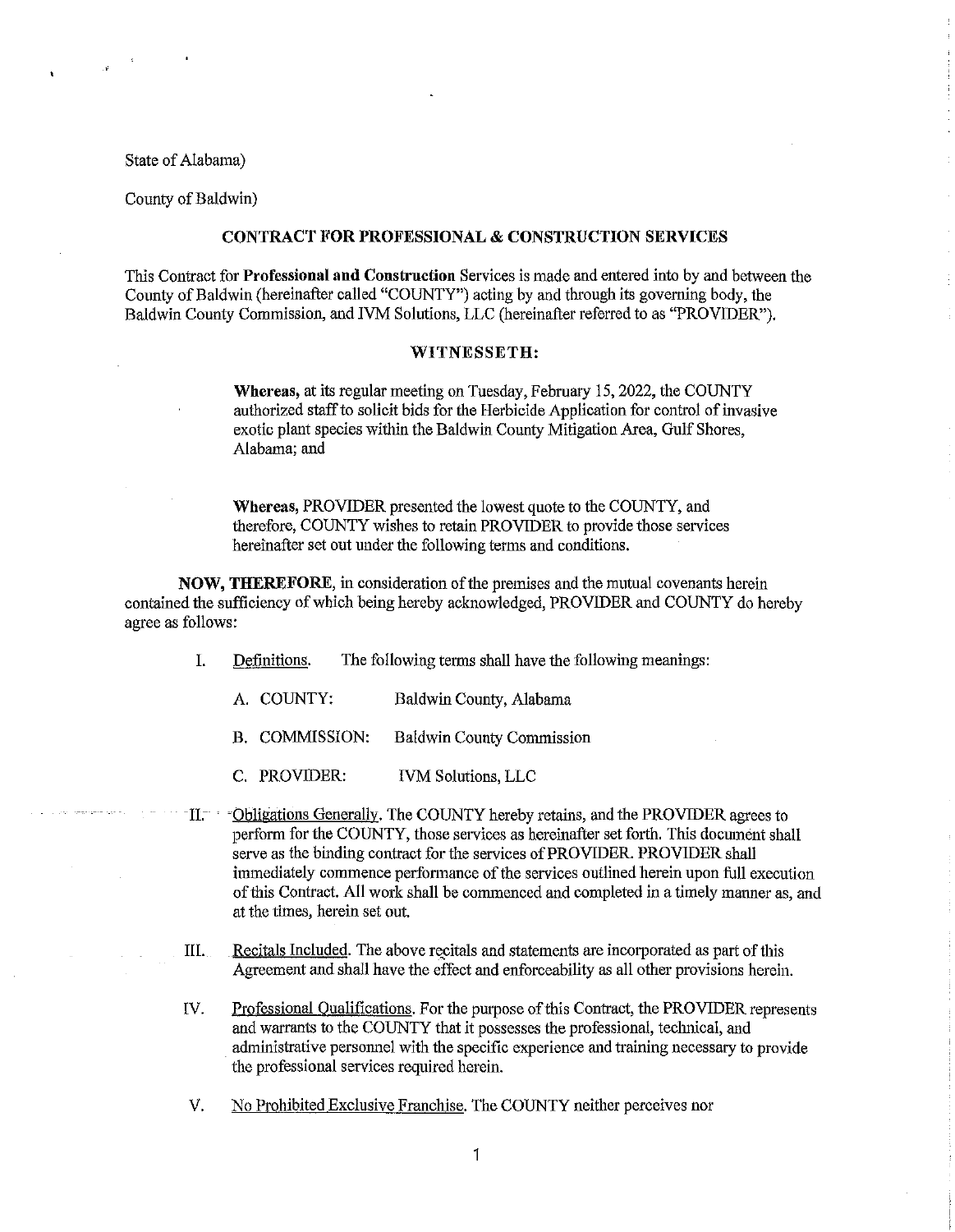intends, by this Contract, a granting of an exclusive franchise or violation of Art. I, Section 22 of the Alabama Constitution.

 $\sim 40$  $\sim$ 

- VI. Representation/Warrantv of Certifications. Etc. PROVIDER represents and warrants that PROVIDER is presently certified, licensed and otherwise permitted under all necessary and applicable laws and regulations to perform the services herein, and that PROVIDER shall renew, maintain, and otherwise ensure that all such certifications, licenses, and permits are current and valid, without interruption, for and through completion of the services. The representation and warranty aforesaid is a material inducement to the COUNTY in entering this Contract, and the parties agree that the breach thereof shall be deemed material at the County's option.
- VII. Legal Compliance. PROVIDER shall at all times comply with all applicable Federal, State, local and municipal laws and regulations.
- VIII. Independent Contractor. PROVIDER acknowledges that it is an independent contractor, and PROVIDER shall at all times remain as such in performing the services under this Contract. PROVIDER is not an employee, servant, partner, or agent of the COUNTY and has no authority, whether express or implied, to contract for or bind the COUNTY in any manner. The parties agree that PROVIDER shall be solely responsible for and shall have full and unqualified control over developing and implementing its own means and methods, as it deems necessary and appropriate in providing the aforementioned services, and that the COUNTY' s interests herein are expressly limited to the results of said services. PROVDIER is not entitled to unemployment insurance benefits, and PROVIDER is responsible for and obligated to pay any and all federal and state income tax on any monies paid pursuant to this Contract.
- IX. No Agency Created. It is neither the express nor the implied intent of PROVIDER or COUNTY to create an agency relationship pursuant to this Contract. Therefore, the PROVIDER does not in any manner act on behalf of COUNTY and the creation of such a relationship is prohibited and void.
- X. Unenforceable Provisions. If any one or more of the provisions contained herein shall, for any reason, be held to be invalid, illegal or unenforceable in any respect, then such provision or provisions shall be deemed severable from the remaining provisions hereof,  $\hat{\mathcal{A}}$ and such invalidity, illegality or unenforceability shall not affect any other provision hereof. This Contract shall be construed as if such invalid, illegal or unenforceable provision had never been contained herein.
- XI. Entire Agreement. This Contract represents the entire and integrated agreement between COUNTY and PROVIDER and supersedes all prior negotiations, representations, or agreements, either written or oral. This Contract may be amended only by written instrument signed by all parties.
- XII. Failure to Strictly Enforce Performance. The failure of the COUNTY to insist upon the strict performance of any of the terms, covenants, agreements, and conditions of this Contract shall not constitute, and shall never be asserted by PROVDIER as constituting, a default or be construed as a waiver or relinquishment of the right of the COUNTY to thereafter enforce any such term, covenant, agreement, or condition, but the same shall continue in full force and effect.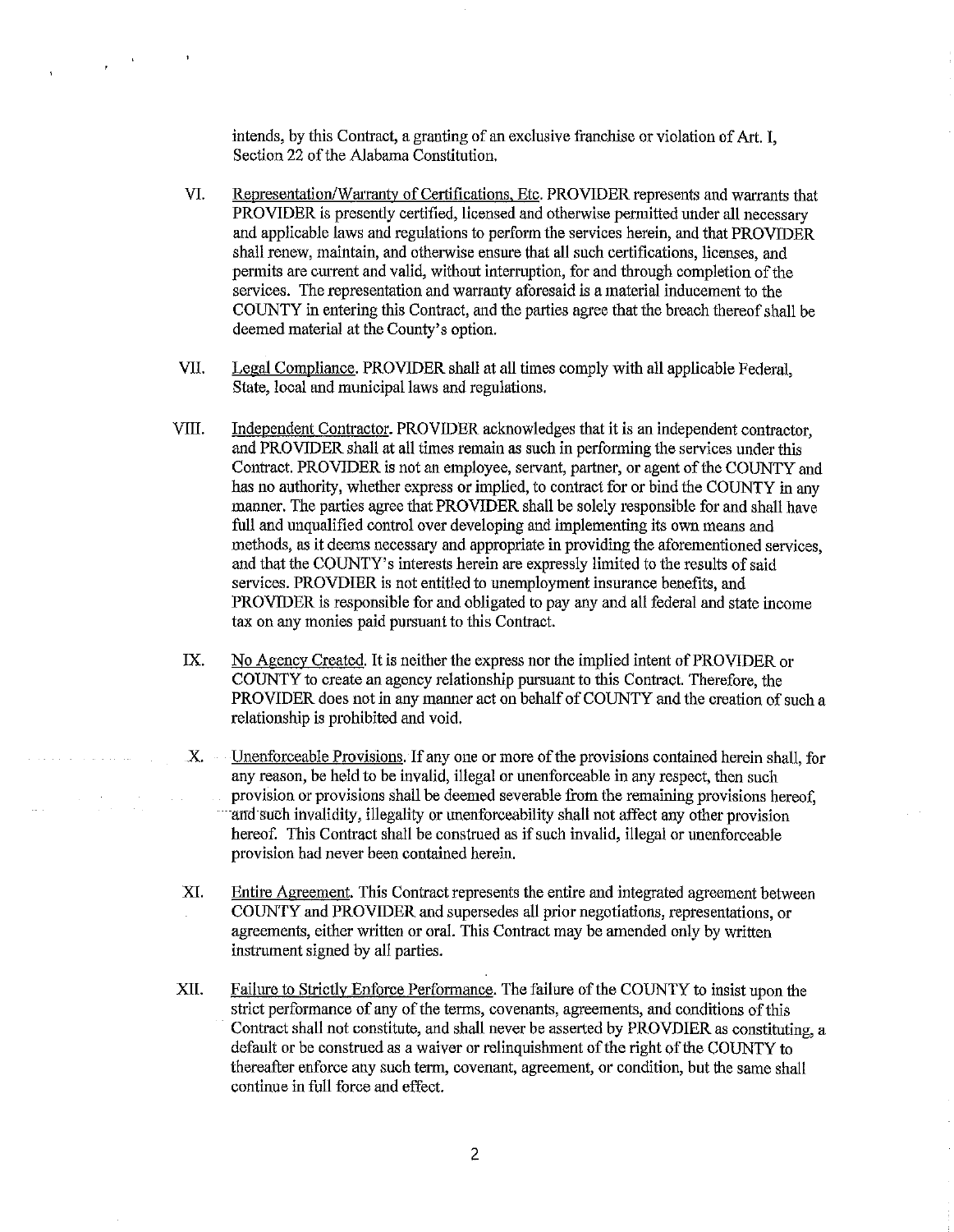- XIII. Assignment. This Contract or any interest herein shall not be assigned transferred or otherwise encmnbered by PROVIDER without the prior written consent of the COUNTY, which may be withheld or granted in the sole discretion of the COUNTY.
- XIV. Ownership of Docmnents/Work. The COUNTY shall be the owner of all copyright or other intellectual property rights in reports, documents and deliverables produced and paid for under this Contract, and to the extent permitted by Alabama law, any such material may be reproduced and reused at the discretion of the COUNTY without payment of further consideration. PROVIDER shall not transfer, disclose, or otherwise use such information for any purpose other than in performance of the services hereunder, without the COUNTY's prior written consent, which may be withheld or granted in the sole discretion of the COUNTY.
- XV. Notice. Notice required herein shall be in writing, unless otherwise allowed, and said notice shall be deemed effective when received at the following addresses:

PROVIDER: IVM Solutions, LLC ATTN: Budo Ratkovic 95 Lee Road 46, Suite J

COUNTY:

e i e<br>Solomonia e e

Baldwin County Commission c/o Chairman 312 Courthouse Square Suite 12 Bay Minette, AL 36507

Auburn, AL 36830

XVI. Services to be Rendered. PROVIDER is retained by the COUNTY as a professionally qualified Contractor. The general scope of work for the services shall . include all the terms and Conditions **of"Competitlve Bid #WG22-22",** the same being expressly incorporated herein by reference, and without limitation will encompass:

**-''AJl·provision·and conditions and/or specifications listed/stated in Competitive**  Bid #WG22-22 named, "Herbicide Application for Control of Invasive Exotic **Plant Species within the Baldwin County Mitigation Area, Gulf Shores, Alabama, for the Baldwin Connty Commission."** 

- A. PROVIDER will provide ongoing communications with COUNTY regarding this service, including updates, emails etc. as requested. Additionally, PROVIDER will meet with COUNTY as needed or requested.
- B. PROVIDER is responsible for the professional quality, technical accuracy, timely completion, and coordination of all services furnished by or in relation to this Contract.
- C. PROVIDER represents and warrants tbat its services shall be performed within the limits and standards provided by the COUNTY, in a manner consistent with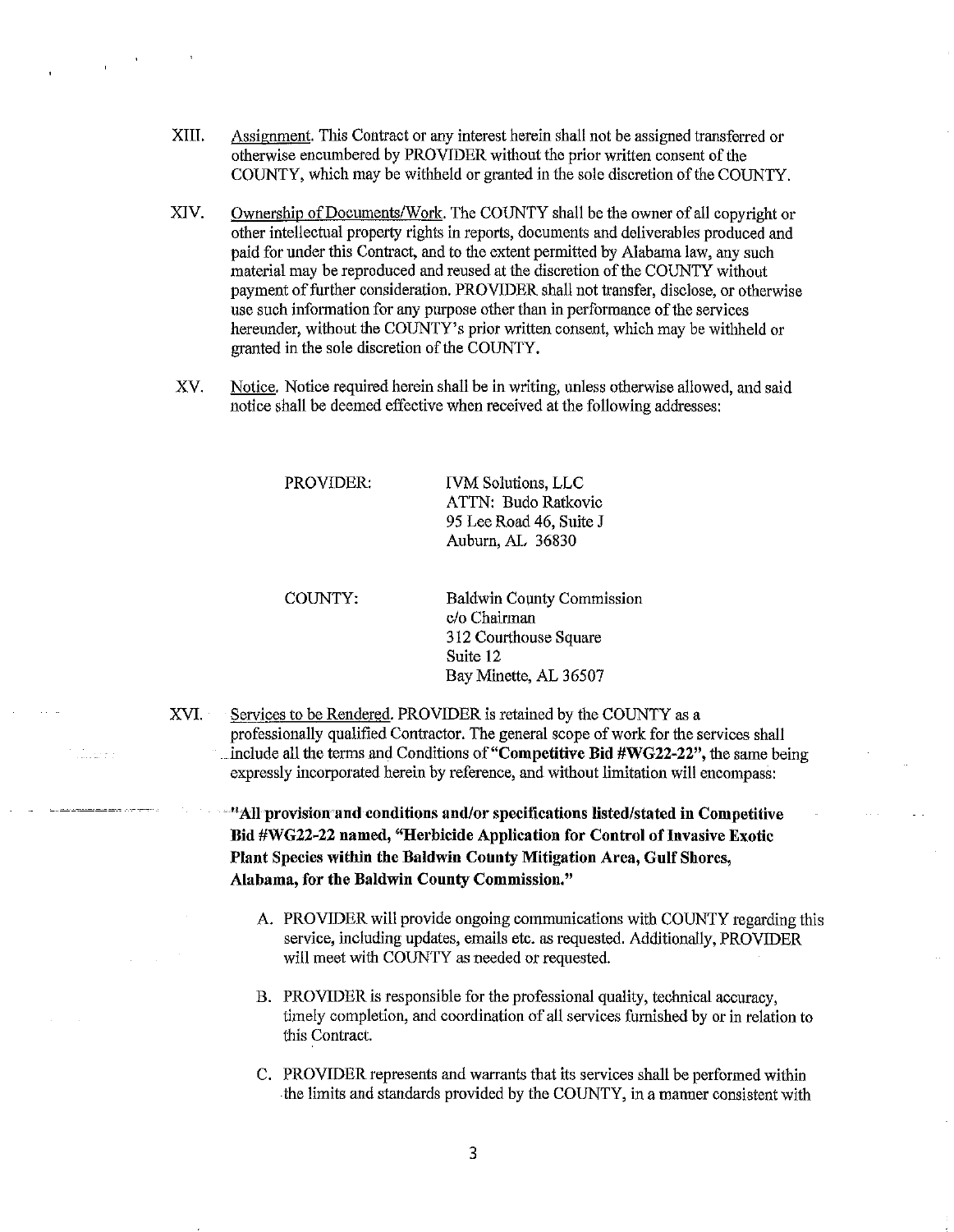the level of care and skill ordinarily exercised by similar providers under similar circumstances at the time the services are performed.

## XVII. General Responsibilities of the COUNTY.

- A. The COUNTY shall provide reasonable notice to PROVIDER whenever the COUNTY actually observes or otherwise actually becomes aware of any development that affects the scope or time of PROVIDER's services hereunder or any defect or nonconformance in the work of PROVIDER.
- B. The COUNTY shall pay to PROVIDER the compensation as, and subject to the terms set out below.
- XVIII. Termination of Services. The COUNTY or PROVIDER may terminate this contract, with or without cause or reason, by giving ten (10) days written notice of such to the other party. Upon receipt of such notices, PROVIDER shall discontinue its work to the extent specified in the notice. In the event of termination, the COUNTY shall pay PROVIDER for all services satisfactorily rendered, and for any expenses deemed by COUNTY to be a reimbursable expense incurred pursuant to this Contract and prior to the date of termination.
	- XIX. Compensation Limited. The compensation to be paid to the PROVIDER shall be the full compensation for all work performed by PROVIDER under this Contract. Any and all additional expenditures or expenses of PROVIDER, not listed in full within this Contract, shall not be considered as a part of this Agreement and shall not be demanded by PROVIDER or paid by COUNTY.
	- xx. Direct Expenses. Compensation to PROVIDER for work shall be paid **\$32,996.00.** Said compensation shall be all inclusive, including without limitation, reimbursement of all cost, incidentals and operating expense associated with those directly engaged in performance of the requested services.
- XXL Method of Payment. PROVIDER shall submit invoices to the COUNTY for payment for work performed. Such invoice shall be accompanied by a detailed account of compensation to be paid PROVIDER.

Payment shall be made by the COUNTY within thirty (30) days of the approval of the invoice submitted by the PROVIDER. The COUNTY agrees to review and approve invoices submitted for payment in a timely manner.

ilan<br>San

- XXII. Effective and Termination Dates. This Contract shall be effective immediately upon the same date as its full execution and the Notice to Proceed is issued. Work should be completed between May **1,** 2022, and July 31, 2022, and shall terminate either on July 31, 2022 or upon a written notification thereof received by either party within the required ten (10) day period. [Nothing herein stated shall prohibit the parties from otherwise terminating this Contract according to the provisions herein.]
- XXIII. Force Majeure. The Parties hereto shall incur no liability to the other if performance becomes impossible or impracticable by reason on an event or effect that the parties could neither have anticipated nor controlled. This allowance shall include both an act of nature and acts of third parties. Any costs that would otherwise be incurred and/or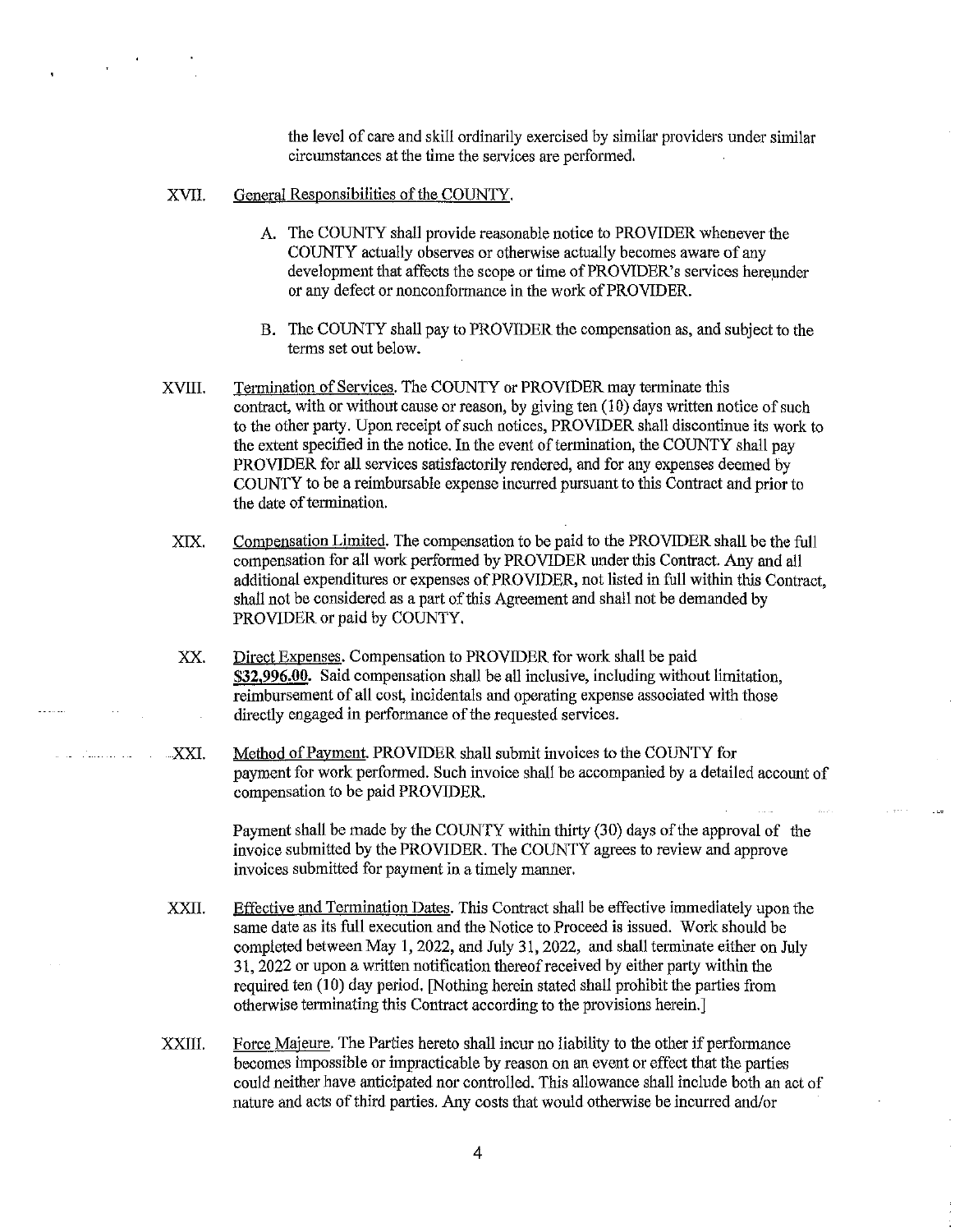necessitated by the provisions herein shall be alleviated for either party by such event or effect.

- XXIV. Indemnification. Provider shall indemnify, defend and hold County and its Commissioners, affiliates, employees, agents, and representatives (collectively "County") harmless from and against any and all claims, demands, liabilities, damages, losses, judgments, costs, and expenses including, without limitations, attorneys' fees, for any and all personal injury (including death) and property damage of any kind or nature whatsoever, incurred by, asserted against, or imposed upon County, as a result of or in any manner related to provision of services herennder, or any act or omission, by Provider. Contractor shall provide the COUNTY with proof of general liability coverage including the COUNTY as an additional insured. This indemnification shall survive the expiration of this Contract.
- XXV. Number of Originals. This Contract shall be executed with three (3) originals, all of which are equally valid as an original.
- XXVI. Governing Law. This Contract in all respects, including without limitation its formation, validity, construction, enforceability, and available remedies, shall be governed by the laws of the State of Alabama, without regard to Alabama conflict of law principles.
- XXVII. Insurance. Prior to performing services pursuant to this Contract, Provider shall carry. with insurers satisfactory to County, throughout the term of hereof, Auto Liability Insurance, including owned, hired and non-owned vehicles, with limits of not less than \$1,000,000, combined single limit, for both bodily injury liability and property damage liability each occurrence; Commercial General Liability Insurance, including all contractual liability herennder, with limits not less than \$1,000,000, combined single limit, for both bodily injury liability and property damage liability each occurrence, and Worker's Compensation Insurance, meeting the statutory limits of the State of Alabama and Employer's Liability Insurance fully covering all employees and supervisors -participating in the work at the subject property site. All liability insurance shall name the County as an additional insured. Prior to commencing operations hereunder, a Certificate of Insurance evidencing such coverage, satisfactory to County, shall be furnished to County, which shall specifically state that such insurance shall provide for at least ten (! 0) days' notice to Connty in the event of cancellation, termination or any change in such insurance policies. The worker's compensation certificate shall bear an endorsement clearly evidencing a waiver of the right of subrogation against Connty and Connty Representatives. Should Provider fail to furnish current evidence upon demand of any insurance required herennder, or in the event of cancellation, termination or change in any such insurance, County may, at its option, suspend this Contract until insurance is obtained, terminate this Contract immediately without further action, or hold Provider in material default and pursue any and all remedies available.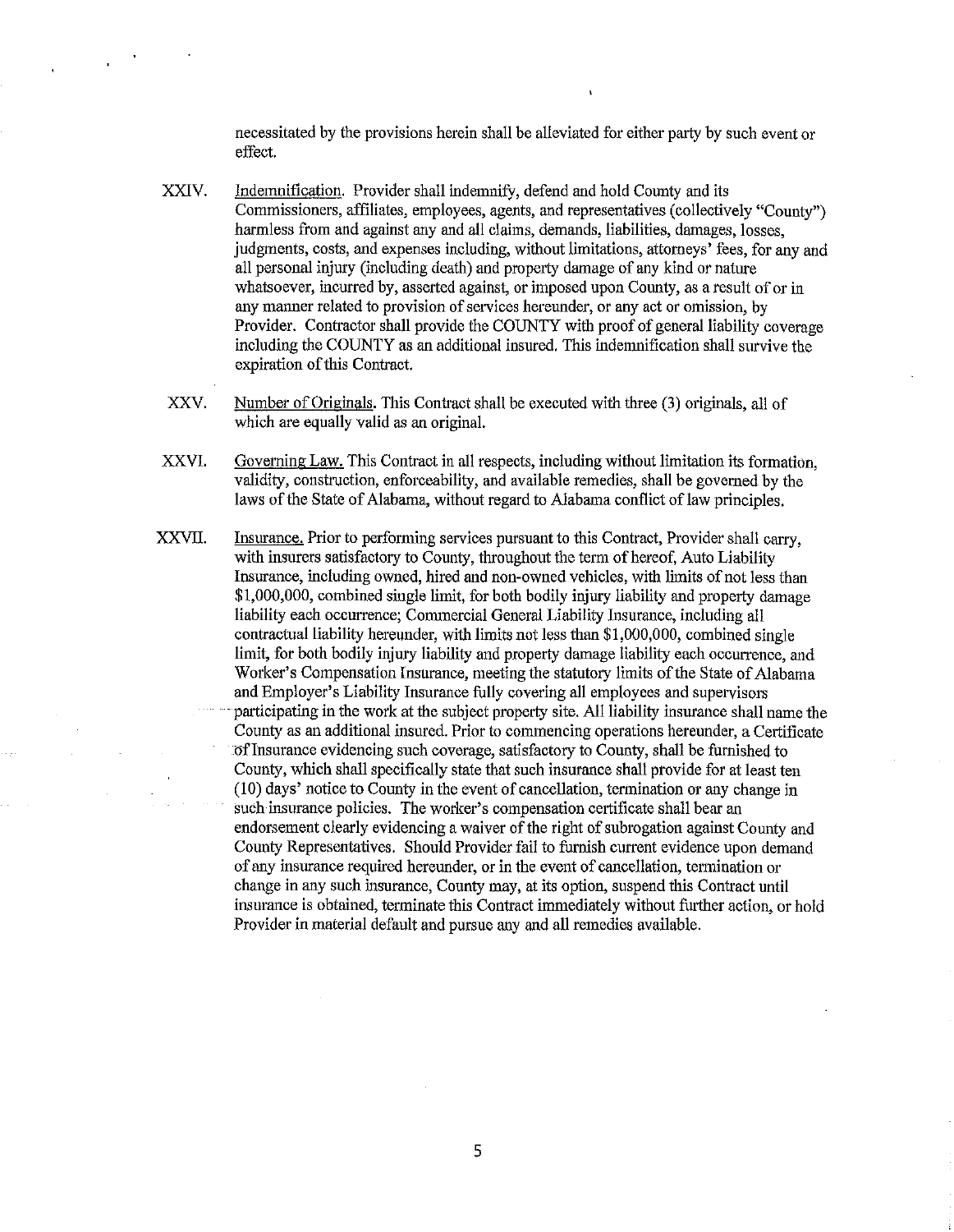IN WITNESS WHEREOF, the parties hereto have executed this contract on the last day of execution by the COUNTY as written below.

**COUNT** ATTEST: 1 1 1 1 1 1 2022 Tlack/f Cit RONALD J. CINK ,..:... . . . . . . . . .  $\mathbf{e}$ <sup>'</sup> Chairman Budget Director <sup>~</sup>. ~ . . ' . - . . . . :f. '·'.. :' . ' ... . ::: • \'.·IJ. (. :.· • - - • ',/ ' . ....: :, I • *<sup>C</sup>*- .... . /\\_, ·; -- ,: /1 : *.... '::;* :..- . ~ ' ..... ~ -"/ . <sup>~</sup>

State of Alabama)

County of Baldwin)  $\bigcap_{\{i_1, i_2, \ldots, i_n\}$ County of Baldwin)<br>Land Malay Rotary Public in and for said County, in said State, hereby certify that, James E. Ball, whose name as Chairman of Baldwin County Commission, and Ronald J. Cink, whose name as Budget Director, are known to me, acknowledged before me on this day that, being informed of the contents of the Contract for Professional and Construction Services, they, as such officers and with full authority, executed same knowingly and with full authority to do so on behalf of said Commission.

GIVEN under my hand and seal on this the  $\frac{\sqrt{4\pi}}{4}$  day of  $\frac{\sqrt{2}}{2}$ , 2022.

..,., . , ' *·-\_:.....--::...,..* . "' .,... *r* • • <sup>~</sup>  $\overline{\phantom{a}}$ ,  $\overline{\phantom{a}}$ ,  $\overline{\phantom{a}}$ ,  $\overline{\phantom{a}}$ ,  $\overline{\phantom{a}}$ ,  $\overline{\phantom{a}}$ ,  $\overline{\phantom{a}}$ ,  $\overline{\phantom{a}}$ ,  $\overline{\phantom{a}}$ ,  $\overline{\phantom{a}}$ ,  $\overline{\phantom{a}}$ ,  $\overline{\phantom{a}}$ ,  $\overline{\phantom{a}}$ ,  $\overline{\phantom{a}}$ ,  $\overline{\phantom{a}}$ ,  $\overline{\phantom{a}}$ ,  $\overline{\phantom{a}}$ , / *' <sup>i</sup>*••••• '11- •  $\frac{1}{2} \int_{1}^{1} 3 \eta_{11} \, dx \leq \infty$  $\mathcal{L}_{I}$  .  $\mathcal{L}_{I}$ 

**CONTRACTOR** 

**Notary Public** My Commission Expires<br>My Commission Expires: December 28, 2024

SIGNATURE PAGE AND NOTARY PAGE TO FOLLOW